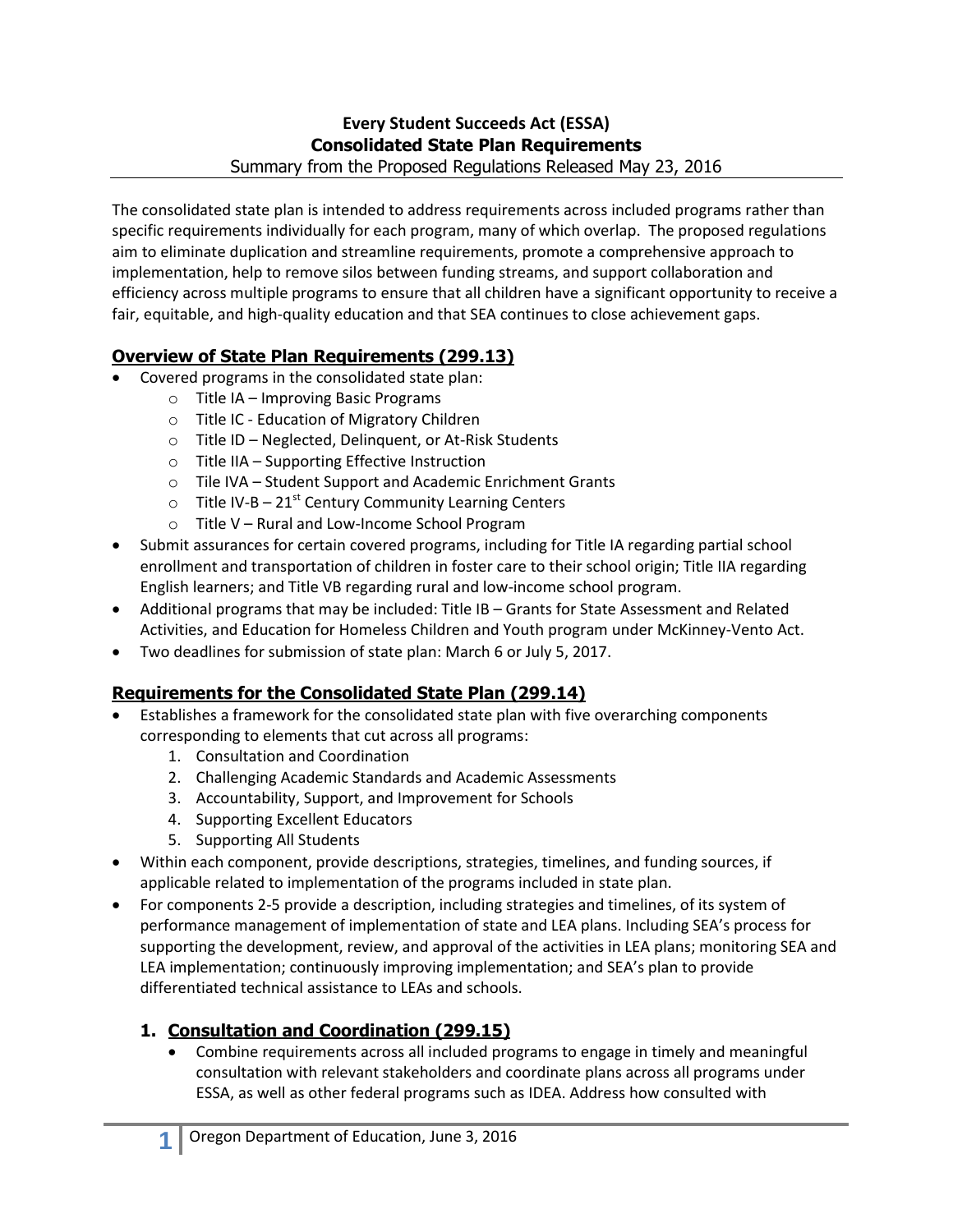Challenging Academic Standards and Academic Assessments; Accountability, Support, and Improvement for Schools; Supporting Excellent Educators; Supporting All Students.

## **2. Challenging Academic Standards and Assessments (299.16)**

- Outline the state plan requirements for standards and assessments. Provide evidence demonstrating:
	- o Adoption of standards and aligned achievement standards in required subject and grades
	- o Alternative achievement standards
	- o Adoption of English language proficiency standards
- Identify the high-quality student academic assessments it is implementing as required and any approved locally selected nationally recognized high school assessments; and for advanced middle school.
- Describe how SEA will ensure all students have the opportunity to take advanced coursework in math.
- Describe how SEA intends to use the formula grant to support assessment and assessmentrelated activities.

## **3. Accountability, Support, and Improvement (299.17)**

- Provide long-term goals and measurements of interim progress for academic achievement, graduation rates, and English language proficiency.
- Describe its statewide accountability system that is based on reading/ELA and math standards, meets the participation rate requirements; meaningfully differentiates all schools annually; and identifies schools for comprehensive and targeted support and improvement.
- Describe support and improvement activities for low-performing schools; how SEA will allocate funds and the supports it is providing to LEAs with schools identified for comprehensive and targeted support and improvement.
- Describe SEA's process for approving, monitoring, and periodically reviewing LEA comprehensive support and improvement plans.
- Describe any additional activities to support continued improvement, including state review of resource allocation, technical assistance for LEAs with schools identified for comprehensive and targeted support and improvement, and additional state action to support LEA improvement.

# **4. Supporting Excellent Educators (299.18)**

- Provide key descriptions, strategies, and funding sources outlining the state's approach to supporting excellent educators for all students.
- Describe state's educator development, retention, and advancement systems.
- Describe how SEA intends to use Title II-A funds, as well from other programs, to support state-level strategies to develop, retain, and advance excellent educators in order to improve student outcomes and increase teacher and leader effectiveness.
- Describe how SEA will work with LEAs to develop or implement state or local teacher and principal or other school leader evaluation and support systems and how it will improve educator preparation programs *(if it chooses to use funds from one or more programs in the state plan to support and develop excellent educators).*